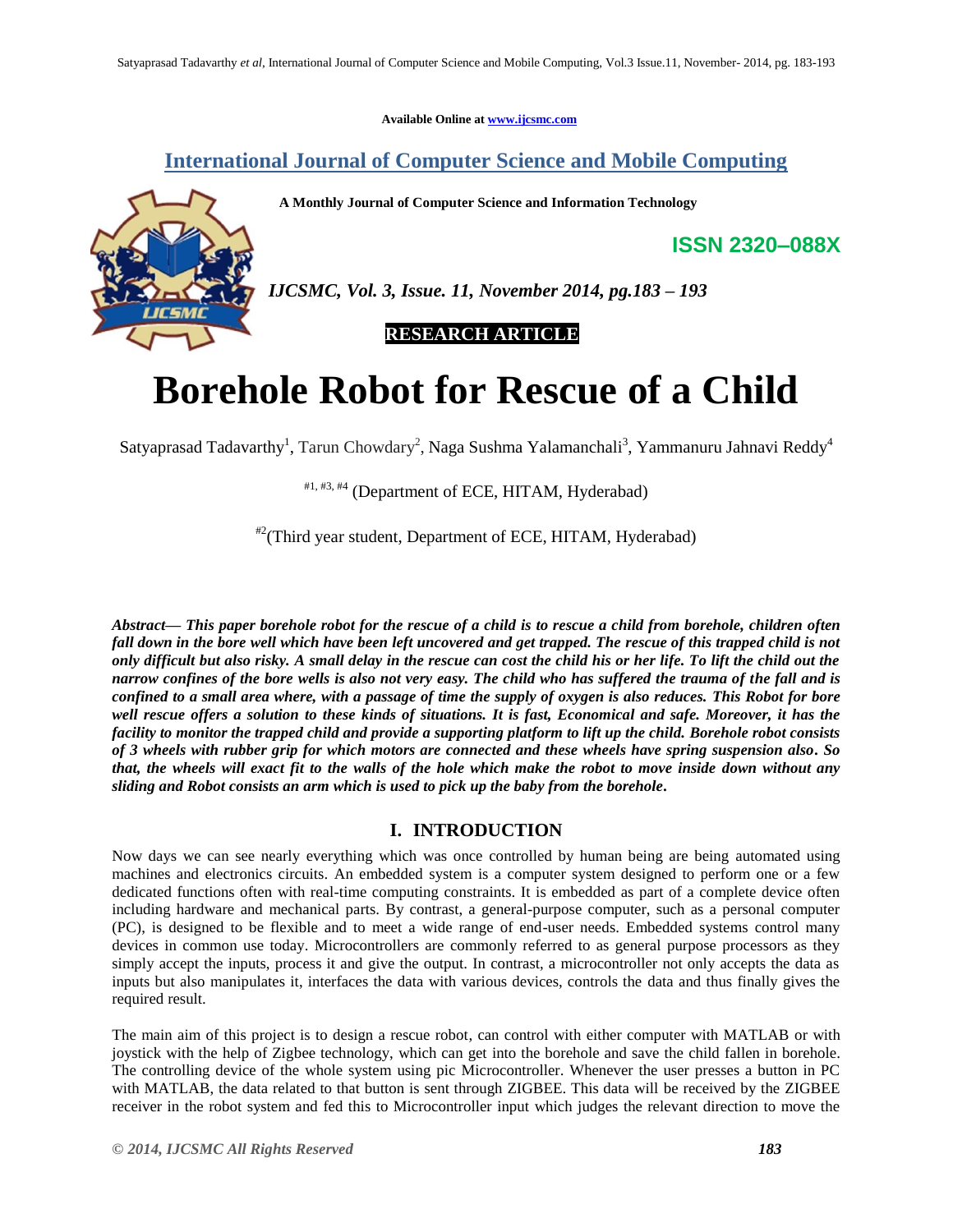robot, which is connected to DC motors. The live images from the camera in the robot system can be sent to TV through AV system.

The Microcontroller is programmed using Embedded C language which provides effective environment for performing the task of this project.

- *A. Features of this project:*
- 1. Video surveillance.
- 2. Controlling of robot with ZIGBEE
- 3. Highly efficient and user friendly design.
- 4. Low power consumption.
- 5.

# **II. SYSTEM DESIGN**

The block diagram of the project and design aspect of independent modules are considered

# Robot to rescue of a child in a borehole 1. Transmitter



Fig 2.1: Transmitter.



Fig 2.2: Receiver.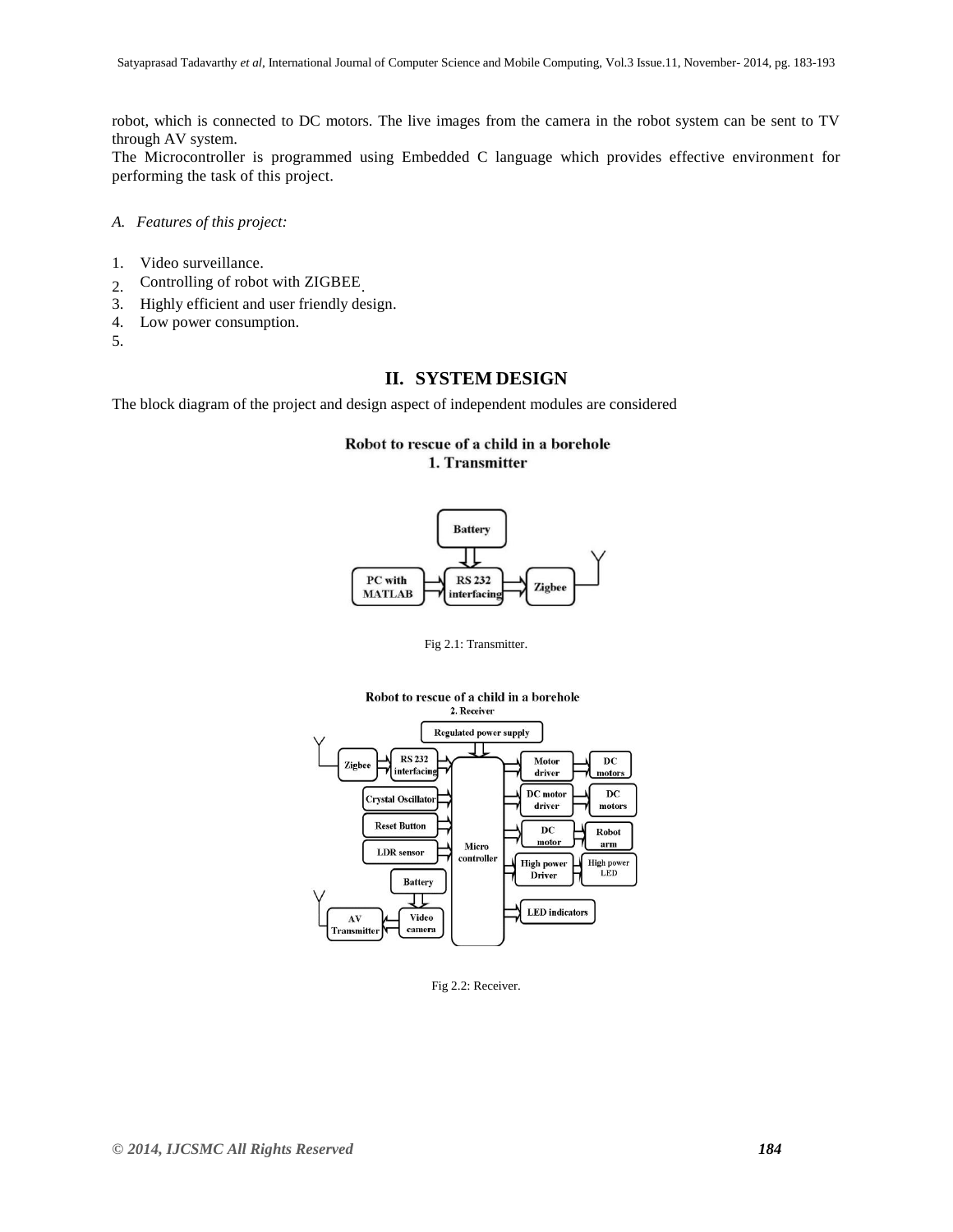# Robot to rescue of a child in a borehole 3. AV Receiver



Fig:2.3: AV Receiver.

- *A. The main blocks of this project are:*
- 1. Regulated power supply.
- 2. Micro controller.
- 3. Reset.
- 4. LDR.
- 5. Zigbee
- 6. AV Transmitter and Receiver
- 7. DC Motors with driver
- 8. Crystal oscillator

## *B. Project Description*

In this schematic diagram and interfacing of PIC 16F877A microcontroller with each module is considered. The above schematic diagram of rescue robot explains the interfacing section of each component with micro controller and input output modules.



Fig:2.4: Design and Construction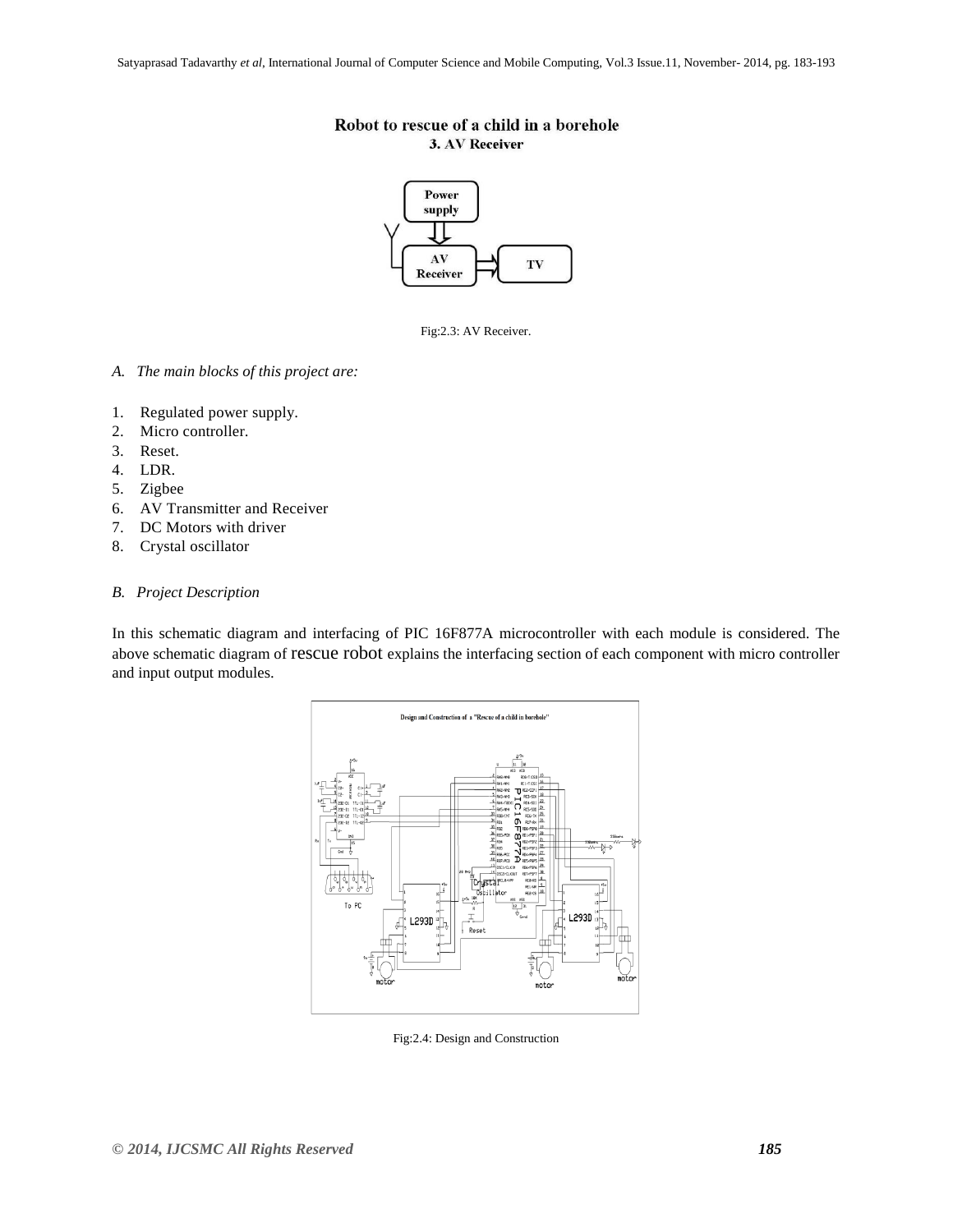# **III. HARDWARE COMPONENTS**

## *A. PIC Microcontrollers:*

The microcontroller used in this project is PIC16F877A . PIC stands for Peripheral Interface Controller given by Microchip Technology to identify its single-chip microcontrollers. These devices have been very successful in 8-bit microcontrollers. The main reason is that Microchip Technology has continuously upgraded the device architecture and added needed peripherals to the microcontroller to suit customer's requirements. The development tools such as assembler and simulator are freely available on the internet at www.microchip.com

Popularity of the PIC microcontrollers is due to the following factors**.**

- 1. Speed: Harvard Architecture, RISC architecture, 1 instruction cycle = 4 clock cycles.
- 2. Instruction set simplicity: The instruction set consists of just 35 instructions (as opposed to 111 instructions for 8051).
- 3. Power-on-reset and brown-out reset. Brown-out-reset means when the power supply goes below a specified voltage (say 4V), it causes PIC to reset; hence malfunction is avoided. A watch dog timer (user programmable) resets the processor if the software/program ever malfunctions and deviates from its normal operation.
- 4. PIC microcontroller has four optional clock sources.
	- Low power crystal
	- Mid-range crystal
	- High range crystal
	- RC oscillator (low cost).
- 5. Programmable timers and on-chip ADC.
- 6. Up to 12 independent interrupt sources. I/O port expansion capability.

CPU Architecture**:** The CPU uses Harvard architecture with separate Program and Variable (data) memory interface. This facilitates instruction fetch and the operation on data/accessing of variables simultaneously. Architecture of PIC microcontroller



Fig 3.1.Architecture of PIC microcontroller.

- :
- RISC instruction set with around 35 instructions \_9 Digital I/O ports.
- On-chip timer with 8-bit prescaler.
- Power saving SLEEP mode.
- EPROM (or OTP) program memory.

Peripheral features**:**

- High sink/source current 25mA.
- Timer0: 8-bit timer/counter with 8-bit prescaler can be incremented during sleep via external crystal/clock.
- Timer2:8-bit timer/counter with 8-bit period register prescaler and post scalar.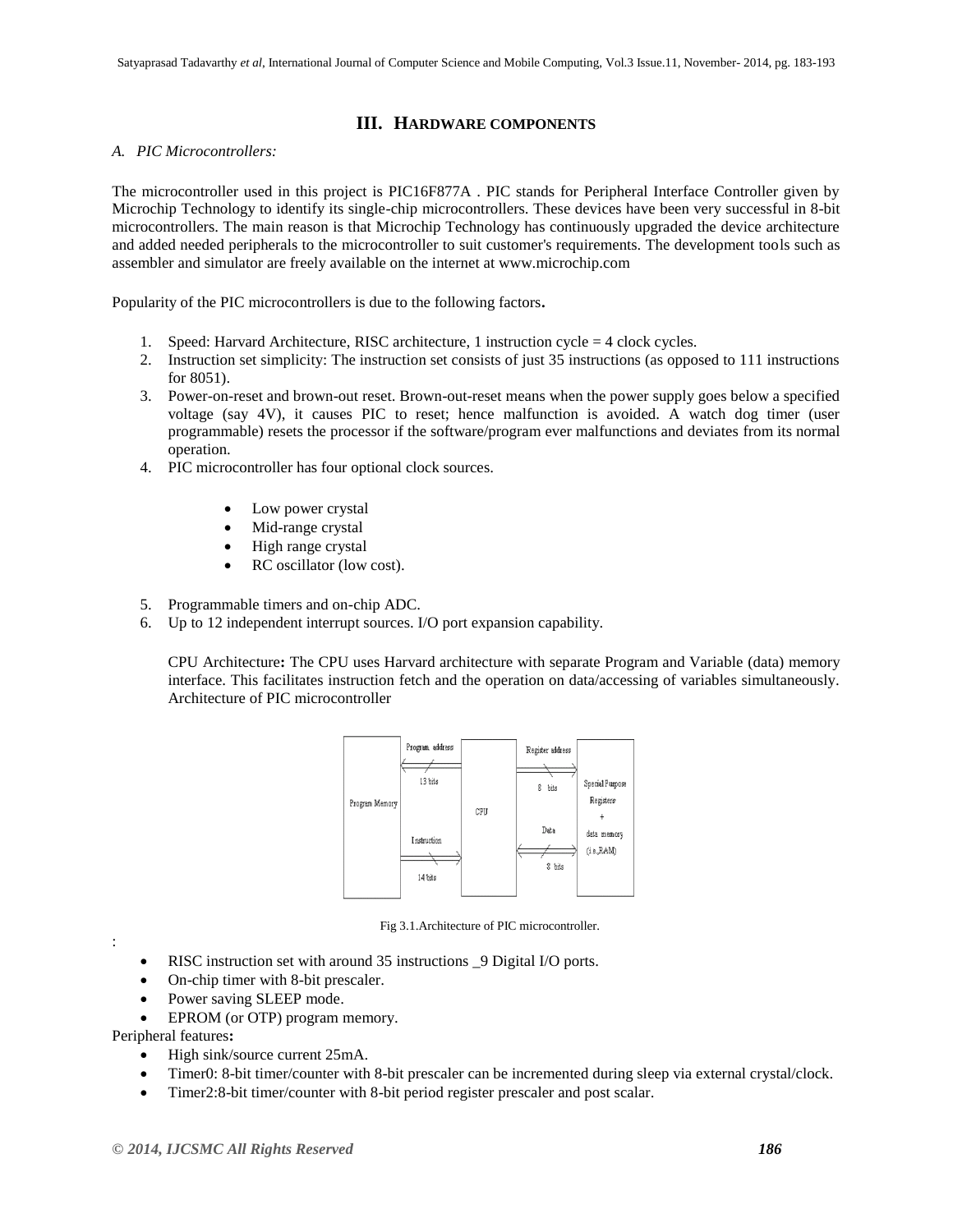- Compare is 16-bit, max resolution is 200 ns.
- PWM max, resolution is 10-bit.
- 8-bit 5 channel analog-to-digital converter.
- Synchronous serial port (SSP) with SPI (Master/Slave) and (Slave).

| <b>MCLRAPP</b>   |          |                  | 40             | RB7/PGD          |
|------------------|----------|------------------|----------------|------------------|
| RA0/AN0          | 2        |                  | 39             | RB6/PGC          |
| <b>RA1/AN1</b>   | ۸        |                  | 38             | RB <sub>5</sub>  |
| RA2/AN2/VREF-    | 4        |                  | 37             | R <sub>R</sub>   |
| RA3/AN3/VREE+    | R,       |                  | 36             | RB3/PGM          |
| RA4/T0CKI-       | R        |                  | 35             | RB <sub>2</sub>  |
| RA5/AN4/SS =     | 7        |                  | 34             | RB1              |
| RE0/RD/AN5       | R.       | 6F877/874        | 33             | RB0/INT          |
| RE1/WR/AN6       | $\Omega$ |                  | 32             | VDD              |
| RE2/CS/AN7 -     | 10       |                  | 31             | <b>VSS</b>       |
| Vnp.             | 11       |                  | 30             | RD7/PSP7         |
| <b>Vss</b>       | 12       |                  | 29             | RD6/PSP6         |
| OSC1/CLKIN-      | 13       | PIC <sub>1</sub> | 28             | RD5/PSP5         |
| OSC2/CLKOUT      | 14       |                  | 27             | RD4/PSP4         |
| RC0/T1OSO/T1CKI+ | 15       |                  | 26             | RC7/RX/DT        |
| RC1/T1OSI/CCP2 - | 16       |                  | 25             | <b>ROS/TX/CK</b> |
| $RC2CCP1 -$      | 17       |                  | 24             | RC5/SDO          |
| RC3/SCK/SCL <    | 18       |                  | 23             | RC4/SDI/SDA      |
| RD0/PSP0 <       | 19       |                  | $\overline{z}$ | RD3/PSP3         |
| RD1/PSP1-        | 20       |                  | 21             | RD2/PSP2         |

Fig. 3.2 :PIN DIAGRAM OF PIC16F877

PIC 16F877A Specification**:**

|           | $\bullet$ RAM          | 368bytes     |    |       |
|-----------|------------------------|--------------|----|-------|
|           | $\bullet$ EEPROM       | 256bytes     |    |       |
|           | • Flash Program Memory | 8k           |    |       |
| $\bullet$ | Operating              | Frequency DC | to | 20MHz |
|           | $I/O$ port.            |              |    |       |

#### *B. WIRELESS A/V CAMERA:*

Wireless security cameras are closed circuits (CCTV) cameras that transmit a video and audio signal to a wireless receiver through a radio band. "Wireless" refers to the transmission of video/audio.



Fig 3.3: Wireless A/V camera

A/V transmitter. The camera is with 1.2GHZ, with Audio and CMOS and receiver unit with manual frequency adjustment.

- Linear Transmission Distance: 50-100m.
- Transmission Signal: Audio, Video.
- Receiving Signal: Audio, Video.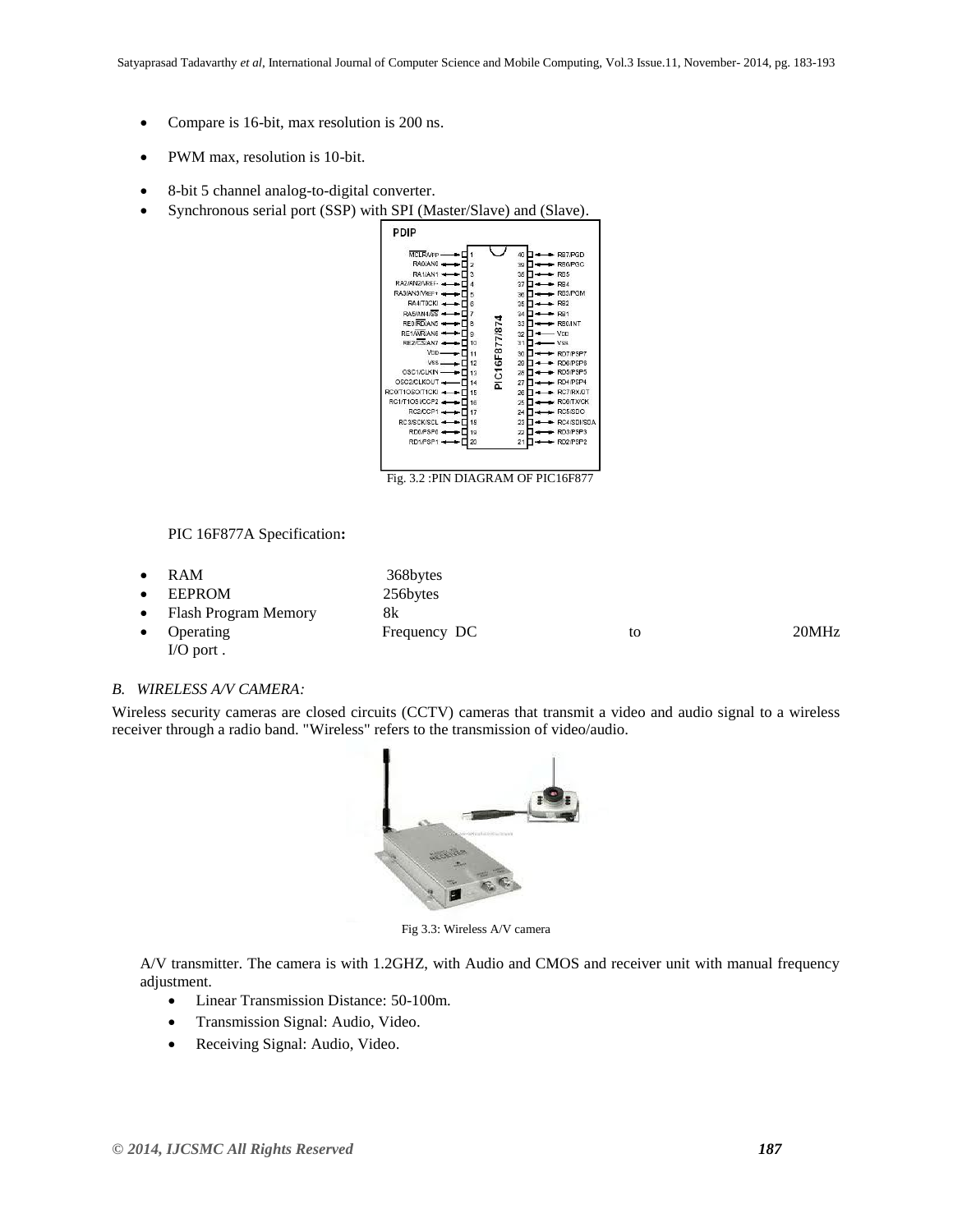*C. Zigbee:*



Fig3.4: Zigbee

ZigBee is an established set of specifications for wireless personal area networking (WPAN), i.e., digital radio connections between computers and related devices. This kind of network eliminates use of physical data buses like USB and Ethernet cables.



Fig:3.5 :ZIGBEE ARCHITECTURE

Though WPAN implies a reach of only a few meters, 30 feet in the case of ZigBee, the network will have several layers, so designed as to enable interpersonal communication within the network, connection to a network of higher level and ultimately an uplink to the Web. The ZigBee Standard has evolved standardized sets of solutions, called "layers'. These layers facilitate the features that make ZigBee very attractive: low cost, easy implementation, reliable data transfer, short-range operations, Very low power consumption and adequate security features.

## *D. DC MOTOR AND H- Bridge:*

D.C. Motor**:** A dc motor uses electrical energy to produce mechanical energy, very typically through the interaction of magnetic fields and current-carrying conductors. The reverse process, producing electrical energy from mechanical energy, is accomplished by an alternator, generator or dynamo. The input of a DC motor is current/voltage and its output is torque (speed).



Fig3.6: DC Motor

The H-Bridge is designed to drive a motor clockwise and anticlockwise. To reverse a motor, the supply must be reversed and this is what the H-Bridge does. and also be used to 'brake' the motor, where the motor comes to a sudden stop, as the motor's terminals are shorted, or to let the motor 'free run' to a stop, as the motor is effectively disconnected from the circuit. An H-Bridge can be made with SWITCHES, RELAYS, TRANSISTORS or MOSFETS.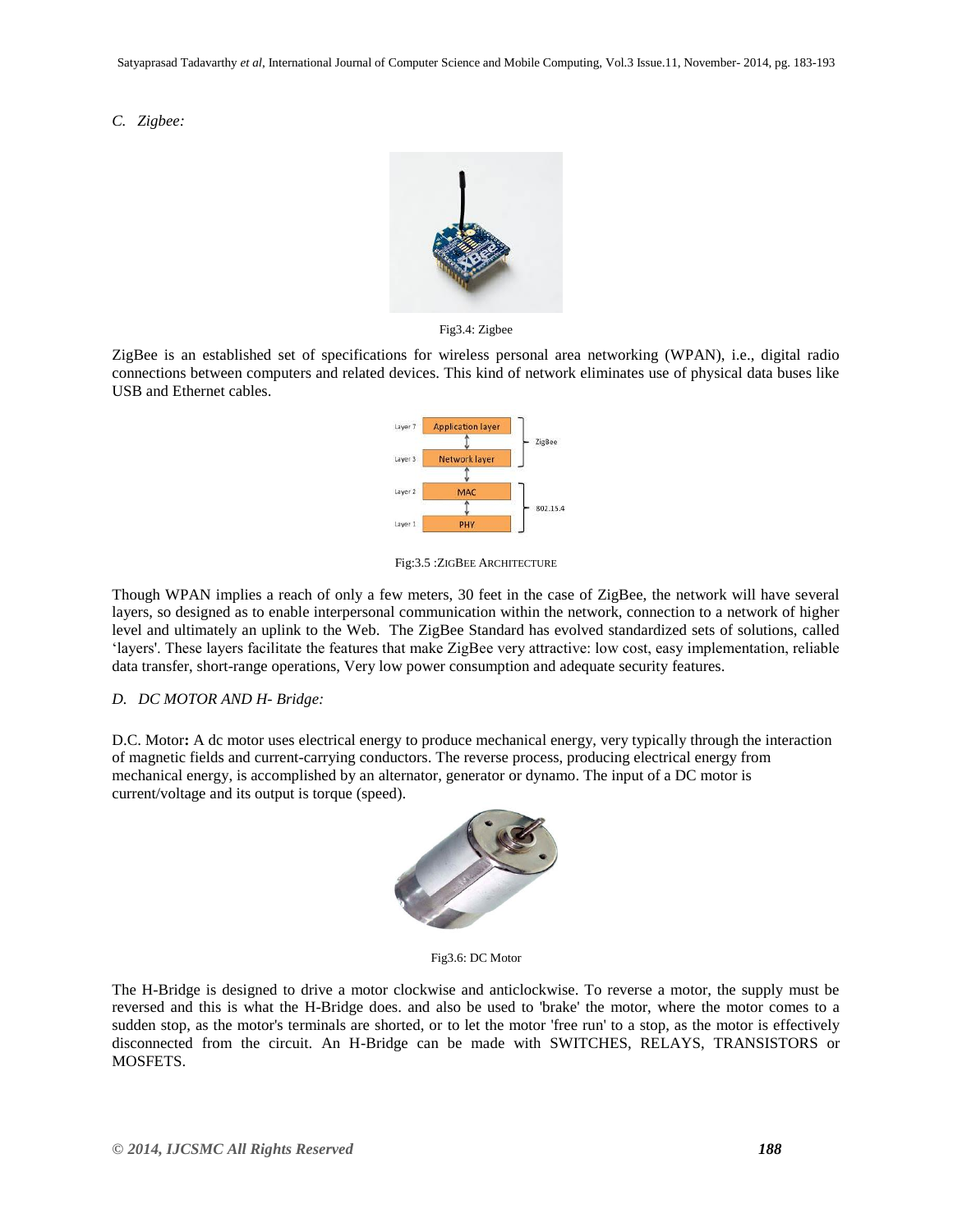

Fig3.7: H-Bridge

# **IV. SOFTWARE DESCRIPTION**

This project is implemented using following software"s

- Express PCB for designing circuit.
- PIC C compiler for compilation part.
- Proteus7 (Embedded C) for simulation part.

## *A. Express PCB***:**

Express PCB is a software tool to design PCBs specifically for manufacture by the company Express PCB (no other PCB maker accepts Express PCB files). It is very easy to use, but it does have several limitations.

Express PCB comes with a less then exciting list of parts. So before any project is started head over to Audio logic and grab the additional parts by morsel, ppl, and tangent, and extract them into your Express PCB directory. At this point start the program and get ready to setup the workspace to suit your style.

*B.* Proteus:

Proteus is software which accepts only hex files. Once the machine code is converted into hex code, that hex code has to be dumped into the microcontroller and this is done by the Proteus. Proteus is a programmer which itself contains a microcontroller in it other than the one which is to be programmed. This microcontroller has a program in it written in such a way that it accepts the hex file from the pic compiler and dumps this hex file into the microcontroller which is to be programmed. As the Proteus programmer requires power supply to be operated, this power supply is given from the power supply circuit designed and connected to the microcontroller in proteus. The program which is to be dumped in to the microcontroller is edited in proteus and is compiled and executed to check any errors and hence after the successful compilation of the program the program is dumped in to the microcontroller using a dumper.

*C. PIC Compiler:*

PIC compiler is software used where the machine language code is written and compiled. After compilation, the machine source code is converted into hex code which is to be dumped into the microcontroller for further processing. PIC compiler also supports C language code.

It's important that you know C language for microcontroller which is commonly known as Embedded C. As we are going to use PIC Compiler, hence we also call it PIC C. The PCB, PCM, and PCH are separate compilers. PCB is for 12-bit opcodes, PCM is for 14-bitopcodes, and PCH is for 16-bit opcode PIC microcontrollers.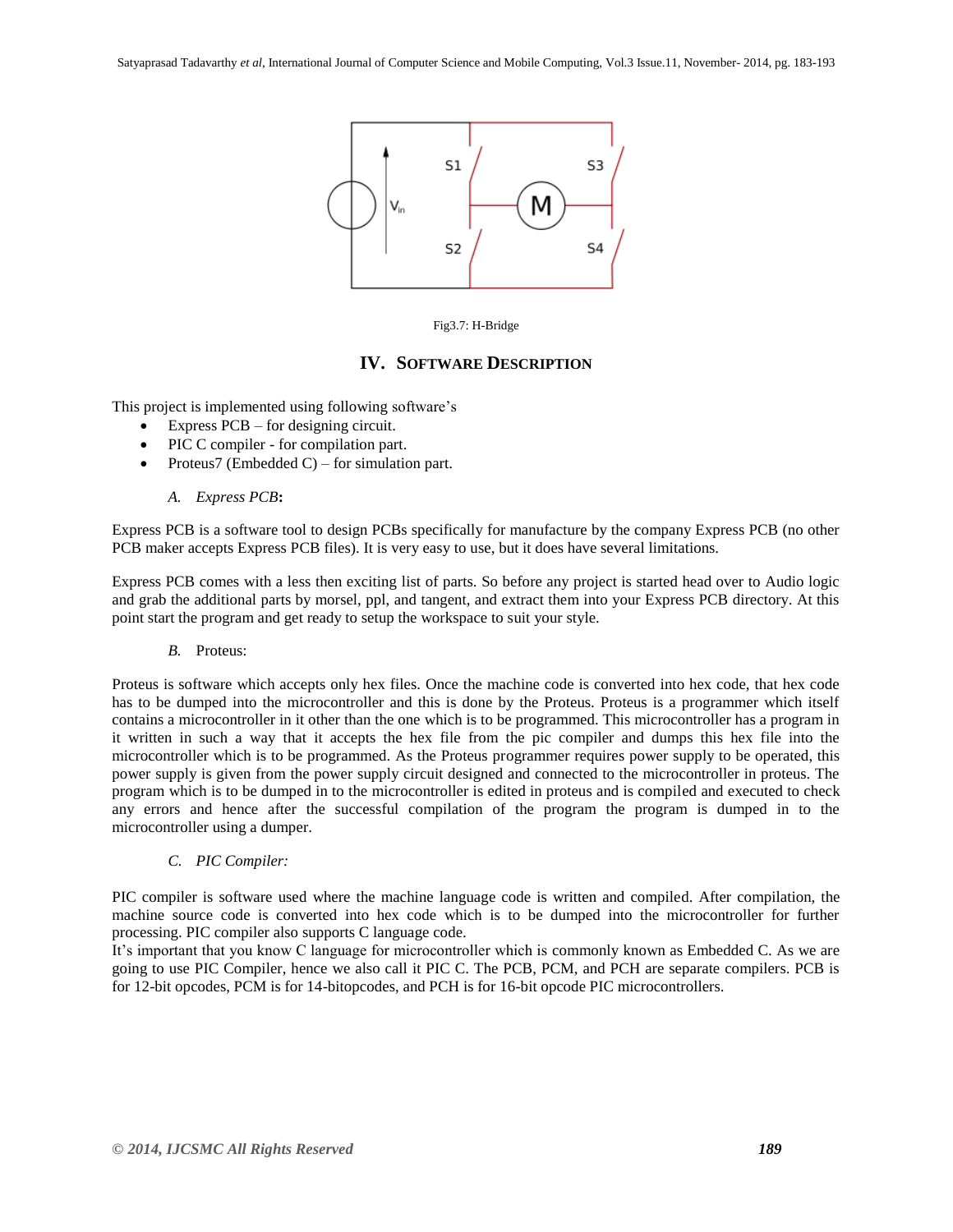## *Program Dumping steps:*

- The steps involved in dumping the program edited in proteus 7 to microcontroller are shown below:
- 1. Initially before connecting the program dumper to the microcontroller kit the window is appeared as shown below.



2. Select Tools option and click on Check Communication for establishing a connection as shown in below window.

|                       | <b>Elevision Fishnilly Programmer</b>                                                           | Tools                                                                                                         | View                                                                                                                                                | Help                                                             |                                                                                                                                         |                                                                                                                                                                                 |                                                                                                                                                    |                                                                         |  |
|-----------------------|-------------------------------------------------------------------------------------------------|---------------------------------------------------------------------------------------------------------------|-----------------------------------------------------------------------------------------------------------------------------------------------------|------------------------------------------------------------------|-----------------------------------------------------------------------------------------------------------------------------------------|---------------------------------------------------------------------------------------------------------------------------------------------------------------------------------|----------------------------------------------------------------------------------------------------------------------------------------------------|-------------------------------------------------------------------------|--|
|                       | Midrange/Standard Configuration                                                                 |                                                                                                               | Enable Code Protect                                                                                                                                 |                                                                  |                                                                                                                                         | Ctrl+P.                                                                                                                                                                         |                                                                                                                                                    |                                                                         |  |
|                       | Unsupported Part (ID=8                                                                          |                                                                                                               | Enable Data Protect                                                                                                                                 |                                                                  |                                                                                                                                         | Ctrl+D                                                                                                                                                                          |                                                                                                                                                    |                                                                         |  |
|                       |                                                                                                 |                                                                                                               | OSCCAL                                                                                                                                              |                                                                  |                                                                                                                                         |                                                                                                                                                                                 |                                                                                                                                                    |                                                                         |  |
|                       |                                                                                                 |                                                                                                               |                                                                                                                                                     |                                                                  |                                                                                                                                         |                                                                                                                                                                                 |                                                                                                                                                    |                                                                         |  |
|                       |                                                                                                 |                                                                                                               |                                                                                                                                                     |                                                                  |                                                                                                                                         |                                                                                                                                                                                 |                                                                                                                                                    |                                                                         |  |
|                       |                                                                                                 |                                                                                                               |                                                                                                                                                     |                                                                  |                                                                                                                                         |                                                                                                                                                                                 |                                                                                                                                                    |                                                                         |  |
|                       |                                                                                                 |                                                                                                               |                                                                                                                                                     |                                                                  |                                                                                                                                         |                                                                                                                                                                                 | DCHIP                                                                                                                                              |                                                                         |  |
|                       |                                                                                                 |                                                                                                               |                                                                                                                                                     |                                                                  |                                                                                                                                         |                                                                                                                                                                                 |                                                                                                                                                    |                                                                         |  |
|                       |                                                                                                 |                                                                                                               |                                                                                                                                                     |                                                                  |                                                                                                                                         |                                                                                                                                                                                 |                                                                                                                                                    |                                                                         |  |
| Writes                | Veilly                                                                                          |                                                                                                               |                                                                                                                                                     |                                                                  |                                                                                                                                         |                                                                                                                                                                                 |                                                                                                                                                    |                                                                         |  |
| <b>Program Memory</b> |                                                                                                 |                                                                                                               |                                                                                                                                                     |                                                                  |                                                                                                                                         |                                                                                                                                                                                 |                                                                                                                                                    |                                                                         |  |
| Hex Only              | $\sim$                                                                                          | <sub>Sd</sub>                                                                                                 |                                                                                                                                                     |                                                                  |                                                                                                                                         |                                                                                                                                                                                 |                                                                                                                                                    |                                                                         |  |
| 3FFF                  | <b>SFFF</b>                                                                                     | ä                                                                                                             |                                                                                                                                                     |                                                                  |                                                                                                                                         |                                                                                                                                                                                 | FFF                                                                                                                                                |                                                                         |  |
| 3FFF                  | 3FFF                                                                                            | в                                                                                                             |                                                                                                                                                     |                                                                  |                                                                                                                                         |                                                                                                                                                                                 | FFF                                                                                                                                                |                                                                         |  |
|                       |                                                                                                 |                                                                                                               |                                                                                                                                                     |                                                                  |                                                                                                                                         |                                                                                                                                                                                 |                                                                                                                                                    |                                                                         |  |
|                       |                                                                                                 |                                                                                                               |                                                                                                                                                     |                                                                  |                                                                                                                                         |                                                                                                                                                                                 |                                                                                                                                                    |                                                                         |  |
|                       |                                                                                                 |                                                                                                               |                                                                                                                                                     |                                                                  |                                                                                                                                         |                                                                                                                                                                                 |                                                                                                                                                    |                                                                         |  |
|                       |                                                                                                 |                                                                                                               |                                                                                                                                                     |                                                                  |                                                                                                                                         |                                                                                                                                                                                 |                                                                                                                                                    |                                                                         |  |
|                       |                                                                                                 |                                                                                                               |                                                                                                                                                     |                                                                  |                                                                                                                                         |                                                                                                                                                                                 |                                                                                                                                                    |                                                                         |  |
|                       |                                                                                                 |                                                                                                               |                                                                                                                                                     |                                                                  |                                                                                                                                         |                                                                                                                                                                                 |                                                                                                                                                    |                                                                         |  |
| 3FFF                  | 3FFF                                                                                            | <b>SEFF</b>                                                                                                   | 3FFF                                                                                                                                                | <b>SFFF</b>                                                      | <b>SFFF</b>                                                                                                                             | 3FFF                                                                                                                                                                            | 3FFF                                                                                                                                               |                                                                         |  |
| <b>SEEF</b>           | 3FFF                                                                                            | <b>SFFF</b>                                                                                                   | <b>SEFF</b>                                                                                                                                         | 3FFF                                                             | <b>SFFF</b>                                                                                                                             | <b>SFFF</b>                                                                                                                                                                     | <b>SEFF</b>                                                                                                                                        |                                                                         |  |
| 3FFF                  | <b>SFFF</b>                                                                                     | 3FFF                                                                                                          | <b>SFFF</b>                                                                                                                                         | 3FFF                                                             | <b>SFFF</b>                                                                                                                             | <b>SFFF</b>                                                                                                                                                                     | <b>SFFF</b>                                                                                                                                        |                                                                         |  |
|                       | FC00<br><b>SFFF</b><br><b>SFFF</b><br>3FFF<br><b>SFFF</b><br><b>SFFF</b><br><b>SFFF</b><br>3FFF | FF FF FF FF<br><b>SFFF</b><br><b>SFFF</b><br>3FFF<br><b>SFFF</b><br><b>SFFF</b><br><b>SFFF</b><br><b>SFFF</b> | PICkit 2 not found. Check US<br>use Tools->Check Communica<br>$\checkmark$<br>ä<br><b>SEFF</b><br><b>SFFF</b><br><b>SEEF</b><br><b>SFFF</b><br>3FFF | <b>SFFF</b><br>3FFF<br><b>SFFF</b><br><b>BFFF</b><br><b>SFFF</b> | Target VDD Source<br>Fast Programming<br>LIART Tool<br>Logic Tool<br>Troubleshoot<br><b>SFFF</b><br>3FFF<br><b>SFFF</b><br>3FFF<br>3FFF | Calibrate VDD & Set Linit ID<br>Use VPP First Program Entry<br>Use LVP Program Entry<br>Check Communication<br><b>SFFF</b><br><b>SEFF</b><br><b>SFFF</b><br><b>SFFF</b><br>3FFF | Display Unimplemented Config Bits<br>Download PICkit 2 Operating System<br><b>SFFF</b><br><b>SFFF</b><br><b>SFFF</b><br><b>SFFF</b><br><b>SFFF</b> | 2.5<br>FFF<br>FFF<br><b>SFFF</b><br>3FFF<br>3FFF<br><b>SFFF</b><br>3FFF |  |

3. After connecting the dumper properly to the microcontroller kit the window is appeared as shown below.

| Checksum                     | FC00               |              |             | <b>GSECAL:</b> |                             |             | BiandGap:                 |             |  |
|------------------------------|--------------------|--------------|-------------|----------------|-----------------------------|-------------|---------------------------|-------------|--|
| PICkit 2 found and connected |                    |              |             |                |                             |             | MICROCHIP<br>VDD PICkii 2 |             |  |
| Read                         | Wike               | Verdu        | Erase       |                | <b>Blank Check</b>          |             | 0n<br><b>JMCLB</b>        | 2.5         |  |
| <b>Program Memory</b>        |                    |              |             |                |                             |             |                           |             |  |
| Enabled<br>$\sim$            | <b>Hex Only</b>    | $\checkmark$ |             |                | Source: None (Empty/Erased) |             |                           |             |  |
| 000                          | <b>SFFF</b>        | SFFF         | <b>SEFF</b> | <b>SFFF</b>    | <b>SEFF</b>                 | <b>SFFF</b> | <b>SFFF</b>               | <b>SFFF</b> |  |
| <b>QDB</b>                   | <b>BEFF</b>        | 3FFF         | 3FFF        | <b>BFFF</b>    | 3FFF                        | 3FFF        | <b>SFFF</b>               | <b>SFFF</b> |  |
| 0.10                         | <b>SEFF</b>        | <b>SEFF</b>  | 3FFF        | <b>SFFF</b>    | 3FFF.                       | 3FFF        | 3KFF.                     | <b>SFFF</b> |  |
| 018                          | <b>SFFF</b>        | <b>SFFF</b>  | <b>SFFF</b> | 3FFF           | <b>SFFF</b>                 | <b>SFFF</b> | 3FFF                      | <b>SFFF</b> |  |
| 020                          | 3FFF               | 3FFF.        | <b>SFFF</b> | 3FFF           | 3FFF                        | 3FFF        | 3FFF                      | 3FFF.       |  |
| 028                          | <b>SFFF</b>        | 3FFF.        | SFFF.       | <b>SFFF</b>    | <b>SFFF</b>                 | <b>SEFF</b> | <b>SFFF</b>               | 3FFF.       |  |
| 0.30                         | <b>SFFF</b>        | <b>SFFF</b>  | <b>SFFF</b> | <b>SFFF</b>    | <b>SFFF</b>                 | 3FFF        | <b>SFFF</b>               | OFFF        |  |
| 0.38                         | <b><i>SFFF</i></b> | <b>SFFF</b>  | 3FFF        | 3FFF           | 3FFF                        | <b>BFFF</b> | 3FFF.                     | 3FFF        |  |
| 0.40                         | <b>SFFF</b>        | <b>SFFF</b>  | <b>SFFF</b> | <b>SEEF</b>    | <b>SFFF</b>                 | <b>SFFF</b> | <b>SFFF</b>               | <b>SFFF</b> |  |
| 0.48                         | SFFF               | 3FFF         | <b>SFFF</b> | <b>SFFF</b>    | <b>SFFF</b>                 | <b>SFFF</b> | 3777                      | <b>SFFF</b> |  |
|                              | <b>SFFF</b>        | 3FFF         | <b>SFFF</b> | <b>SFFF</b>    | <b>SFFF</b>                 | <b>SFFF</b> | 3FFF                      | 3FFF.       |  |
| 050<br>0.58                  |                    |              |             |                |                             | 3FFF        | <b>SFFF</b>               | <b>SFFF</b> |  |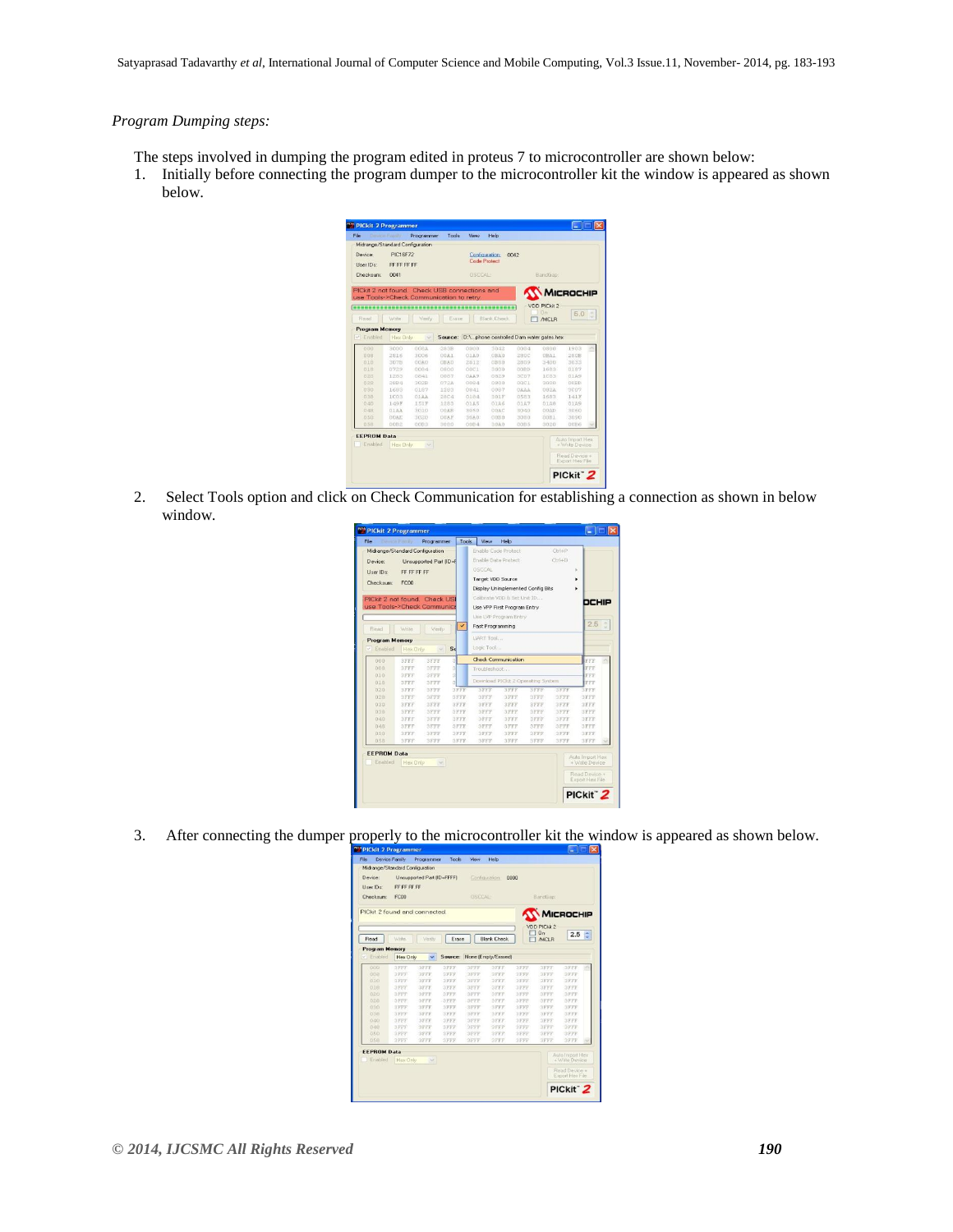4. Again by selecting the Tools option and clicking on Check Communication the microcontroller gets recognized by the dumper and hence the window is as shown below.

|                              | Device Family       | Programmer                      | Tools                   | View                                                              | Help                        |                                    |                            |                     |  |
|------------------------------|---------------------|---------------------------------|-------------------------|-------------------------------------------------------------------|-----------------------------|------------------------------------|----------------------------|---------------------|--|
|                              |                     | Midrange/Standard Configuration |                         | Enable Code Protect                                               |                             |                                    | $CrI+P$                    |                     |  |
| <b>Device:</b>               | <b>PIC16F72</b>     |                                 |                         | Enable Data Protect                                               |                             |                                    | Ctrl+D                     |                     |  |
| User IDs:                    | FF FF FF FF         |                                 |                         | <b>OSCCAL</b>                                                     |                             |                                    |                            |                     |  |
|                              |                     |                                 |                         | Target VDD Source<br>٠<br>Display Unimplemented Config Bits<br>þ. |                             |                                    |                            |                     |  |
| Checksum:                    | FREE                |                                 |                         |                                                                   |                             |                                    |                            |                     |  |
|                              |                     |                                 |                         |                                                                   |                             |                                    |                            |                     |  |
| PICkit 2 found and connected |                     |                                 |                         |                                                                   | Calibrate VDD & Set Unit ID |                                    |                            | DCHIP               |  |
| PIC Device Found             |                     |                                 |                         | Use VPP First Program Entry                                       |                             |                                    |                            |                     |  |
|                              |                     |                                 |                         | Lise LVP Program Entry                                            |                             |                                    |                            |                     |  |
| Read                         | Write               | Venty                           | $\checkmark$            | Fast Programming                                                  |                             |                                    |                            | 5.0                 |  |
| <b>Program Memory</b>        |                     |                                 |                         | UART Tool                                                         |                             |                                    |                            |                     |  |
| Enabled<br>$\sim$            | Hex Only            | $\checkmark$                    | $S_{\ell}$              | Logic Tool                                                        |                             |                                    |                            |                     |  |
|                              |                     |                                 |                         |                                                                   |                             |                                    |                            |                     |  |
| 000                          | <b>SFFF</b>         | 3FFF                            | $\overline{\mathbf{3}}$ |                                                                   | <b>Check Communication</b>  |                                    |                            | FFF                 |  |
| 008                          | 3FFF                | 3FFF                            | $\overline{3}$          | Troubleshoot                                                      |                             |                                    |                            | FFF                 |  |
| 010                          | 3FFF                | 3FFF                            | $\overline{\mathbf{3}}$ |                                                                   |                             | Download PICkit 2 Operating System |                            | FFF                 |  |
| 018                          | 3FFF                | 3FFF                            | 3l                      | <b>SFFF</b>                                                       | <b>SFFF</b>                 | 3FFF                               |                            | FFF                 |  |
| 020<br>028                   | 3FFF<br><b>SFFF</b> | 3FFF<br><b>SFFF</b>             | 3FFF<br>3FFF            | <b>SFFF</b>                                                       | <b>SFFF</b>                 | 3FFF                               | <b>SFFF</b><br><b>SFFF</b> | 3FFF<br>3FFF        |  |
|                              |                     |                                 |                         |                                                                   |                             |                                    |                            |                     |  |
| 030                          | 3FFF                | 3FFF                            | 3FFF                    | 3FFF                                                              | 3FFF                        | 3FFF                               | 3FFF                       | 3FFF                |  |
| 038                          | 3FFF                | 3FFF                            | 3FFF                    | 3FFF                                                              | 3FFF                        | 3FFF                               | 3FFF                       | 3FFF                |  |
| 040                          | 3FFF                | 3FFF                            | 3FFF                    | <b>SFFF</b>                                                       | <b>SFFF</b>                 | 3FFF                               | <b>SFFF</b>                | 3FFF                |  |
| 840                          | 3FFF                | 3FFF                            | 3FFF                    | <b>SEFF</b>                                                       | 3FFF                        | 3FFF                               | <b>SEFF</b>                | 3FFF                |  |
|                              | 3FFF<br>3FFF        | 3FFF<br><b>SFFF</b>             | 3FFF<br>3FFF            | 3FFF<br><b>SFFF</b>                                               | 3FFF                        | 3FFF                               | 3FFF                       | 3FFF<br><b>SFFF</b> |  |
| 050<br>058                   |                     |                                 |                         |                                                                   | 3FFF                        | 3FFF                               | <b>SFFF</b>                |                     |  |

5. Import the program which is ".hex" file from the saved location by selecting File option and clicking on 'Import Hex' as shown in below window.

| $Ctrl + I$<br>Import Hex<br>$Ctr$ HE<br>Export Hex                       | BandGap:                         |
|--------------------------------------------------------------------------|----------------------------------|
|                                                                          |                                  |
|                                                                          |                                  |
|                                                                          |                                  |
| $Ctrl + O$<br>Exit                                                       | MICROCHIP<br><b>VDD PICkit 2</b> |
| Write<br>Verifu<br><b>Blank Check</b><br>Erase<br>Read                   | On<br>5.0<br><b>MCLB</b>         |
| <b>Program Memory</b>                                                    |                                  |
| Enabled<br>Source: None (Empty/Erased)<br>Hex Only<br>V.<br>$\checkmark$ |                                  |
| 000<br>3FFF<br>3FFF<br>3FFF<br>3FFF<br><b>SFFF</b>                       | 3FFF<br>3FFF<br>3FFF             |
| 008<br>3FFF<br><b>BEFF</b><br>3FFF<br>3FFF<br><b>SEFF</b>                | 3FFF<br>3FFF<br>3FFF             |
| 010<br>3FFF<br>3FFF<br>3FFF<br><b>SFFF</b><br><b>SFFF</b>                | 3FFF<br>3FFF<br>3FFF             |
| 018<br><b>SFFF</b><br>3FFF<br>3FFF<br><b>SFFF</b><br><b>SFFF</b>         | <b>SFFF</b><br>3FFF<br>3FFF      |
| 020<br>3FFF<br>3FFF<br>3FFF<br>3FFF<br><b>SFFF</b>                       | 3FFF<br>3FFF<br>3FFF             |
| 028<br>3FFF<br>3FFF<br>3FFF<br><b>SFFF</b><br>3FFF                       | 3FFF<br>3FFF<br>3FFF             |
| 030<br>3FFF<br>3FFF<br>3FFF<br><b>SFFF</b><br>3FFF                       | 3FFF<br>3FFF<br>3FFF             |
| 038<br>3FFF<br>3FFF<br>3FFF<br>3FFF<br><b>SFFF</b>                       | 3FFF<br>3FFF<br>3FFF             |
| 040<br>3FFF<br><b>SFFF</b><br>3FFF<br>3FFF<br>3FFF                       | 3FFF<br>3FFF<br>3FFF             |
| 048<br>3FFF<br>3FFF<br>3FFF<br><b>SFFF</b><br>3FFF                       | 3FFF<br>3FFF<br>3FFF             |
| 050<br>3FFF<br>3FFF<br>3FFF<br>3FFF<br><b>SFFF</b>                       | 3FFF<br>3FFF<br>3FFF             |
| 058<br>3FFF<br>3FFF<br>3FFF<br><b>SFFF</b><br>3FFF                       | 3FFF<br>3FFF<br>3FFF             |

- 6. After clicking on "Import Hex" option we need to browse the location of our program and click the 'prog.hex' and click on 'open' for dumping the program into the microcontroller.
- 7. After the successful dumping of program the window is as shown below.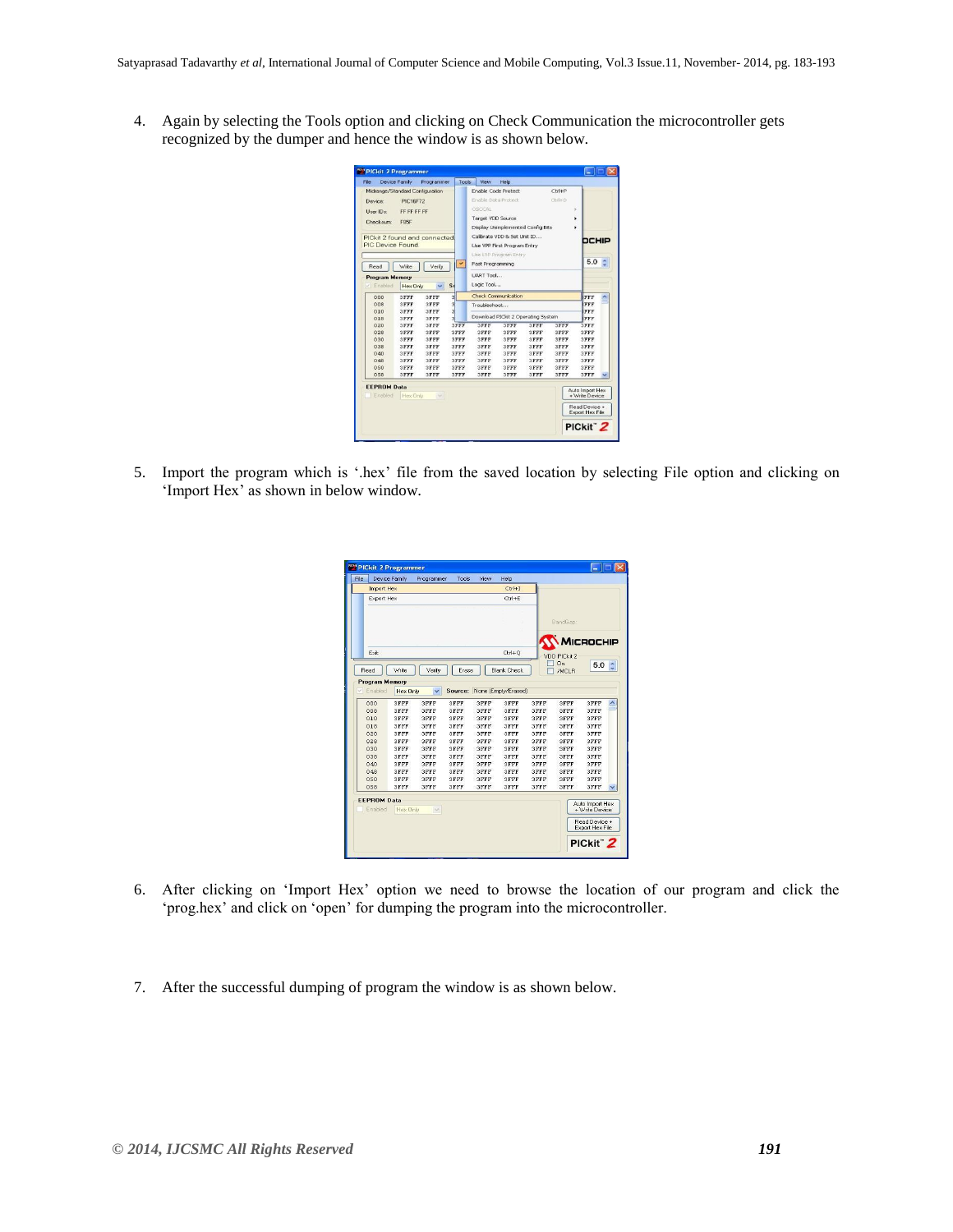Satyaprasad Tadavarthy *et al*, International Journal of Computer Science and Mobile Computing, Vol.3 Issue.11, November- 2014, pg. 183-193

| Device:                 | Midrange/Standard Configuration | Programmer   | Tools       | View                | Help               |                  |                           |             |  |
|-------------------------|---------------------------------|--------------|-------------|---------------------|--------------------|------------------|---------------------------|-------------|--|
|                         | <b>PIC16E72</b>                 |              |             |                     | Configuration:     | n <sub>042</sub> |                           |             |  |
|                         |                                 |              |             | <b>Code Protect</b> |                    |                  |                           |             |  |
| Heer IDs:               | FF FF FF FF                     |              |             |                     |                    |                  |                           |             |  |
| Checksum                | 0041                            |              |             | OSCCAL:             |                    |                  | BandGap:                  |             |  |
| Programming Successful. |                                 |              |             |                     |                    |                  |                           | MICROCHIP   |  |
|                         |                                 |              |             |                     |                    |                  | VDD PICkit 2              |             |  |
| Read                    | Write                           | Verifu       | Frase       |                     | <b>Blank Check</b> |                  | <b>Dn</b><br><b>/MCLR</b> | 5.0         |  |
|                         |                                 |              |             |                     |                    |                  |                           |             |  |
| <b>Program Memory</b>   |                                 |              |             |                     |                    |                  |                           |             |  |
| V Enabled               | Hex Only                        | $\checkmark$ | Source:     |                     |                    |                  |                           |             |  |
| nnn                     | 3000                            | nnsa         | 2817        | nnnn                | 3027               | 0084             | nson                      | 1903        |  |
| nns                     | 2816                            | 3006         | 1400        | <b>01A0</b>         | OBAO               | 2800             | <b>OBA1</b>               | <b>280B</b> |  |
| 010                     | 307B                            | <b>00A0</b>  | <b>OBA0</b> | 2812                | <b>0B80</b>        | 2809             | 3400                      | n184        |  |
| 018                     | 301F                            | 0583         | 1025        | 0825                | 1683               | 0087             | 1283                      | 1407        |  |
| 020                     | 1683                            | 141F         | 149F        | 151F                | 30FF               | 1283             | 00A5                      | 11A5        |  |
| 028                     | 0825                            | 1683         | 0087        | 1283                | 1587               | 3064             | 00A7                      | 2004        |  |
| 030                     | 11A5                            | 0825         | 1683        | 0087                | 1283               | 1187             | 3004                      | 0046        |  |
| 038                     | 30FA                            | 0047         |             | 2004 03A BA6        | 2838               | 2827             | 0063                      | 3FFF        |  |
| 0.40                    | <b>SFFF</b>                     | 3FFF         | 3FFF        | <b>SFFF</b>         | 3FFF               | 3FFF             | 3FFF                      | 3FFF        |  |
| 048                     | <b>SEFF</b>                     | 3FFF         | 3FFF        | 3FFF                | 3FFFF              | 3FFF             | 3FFF                      | <b>SFFF</b> |  |
|                         | <b>SEEF</b>                     | 3FFF         | 3FFFF       | 3FFF                | 3FFFF              | 3FFF             | 3FFF                      | 3FFF        |  |
| 0.50                    | 3FFF                            | 3FFF         | 3FFF        | 3FFF                | 3FFF               | 3FFF             | 3FFF                      | 3FFF        |  |

# **V. RESULT**

The project "Borehole Robot for Rescue of a Child" was designed such that the robot is operated from PC wirelessly through zigbee.



# **VI. CONCLUSION**

Integrating features of all the hardware components used have been developed in it. Presence of every module has been reasoned out and placed carefully, thus contributing to the best working of the unit. Secondly, using highly advanced IC"s with the help of growing technology, the project has been successfully implemented. Thus the project has been successfully designed and tested.